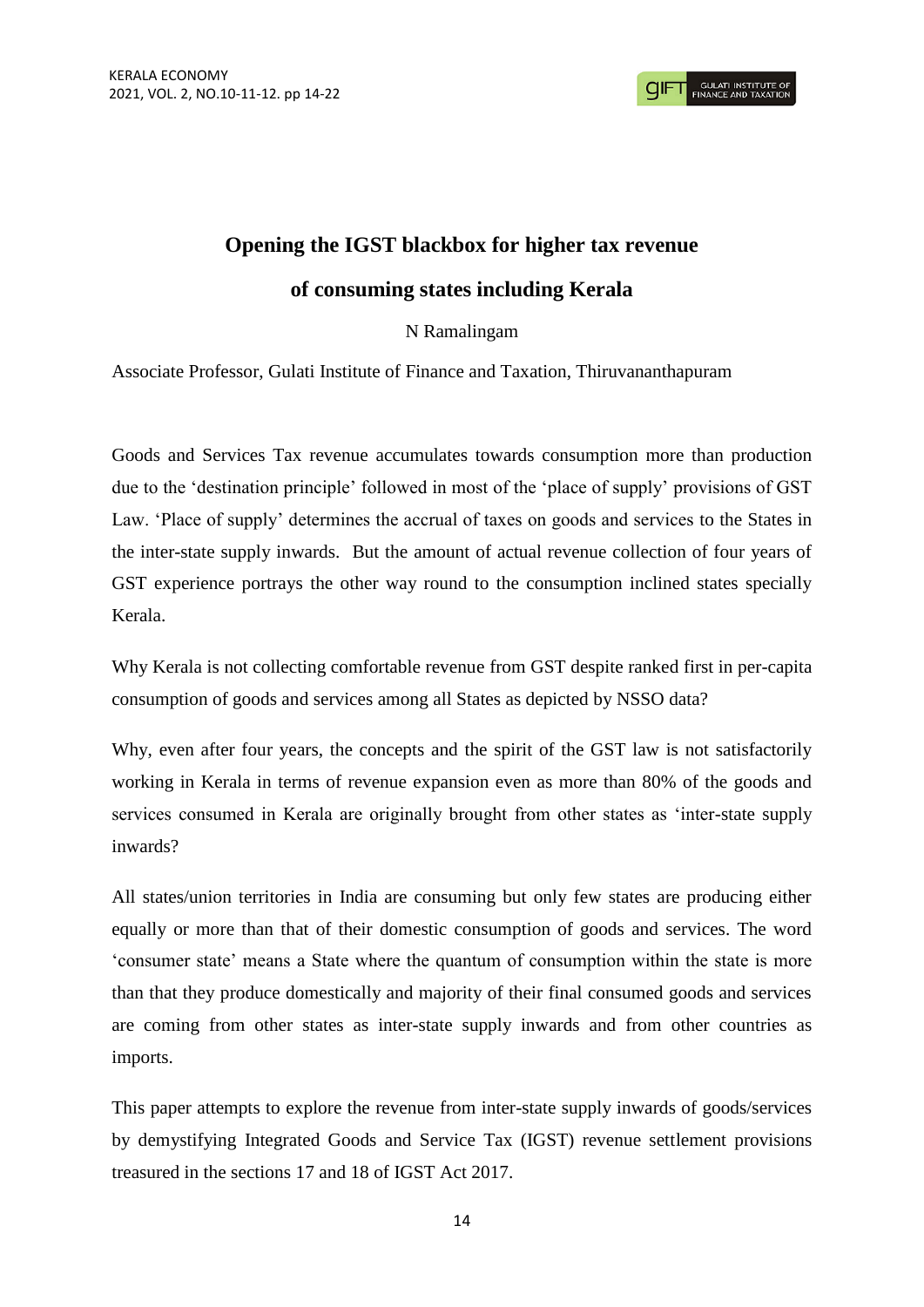N. RAMALINGAM

#### **1. Components of States' Revenue from GST**

#### **State Revenue from GST comprises the following three components**

- (a) **State Goods and Services Tax (SGST)** SGST (State GST) output tax on all the intrastate supply outward (goods/services or both) paid by the registered person after utilising the eligible input tax credits of SGST on intra-state inward supply (Section 49 of Kerala GST Act 2017) (*if any*) and the balance (*if any*) paid in Cash.
- (b) **(i)Integrated Goods and Services Tax (IGST) through the settlement from Central Government on B2B (***registered person to registered person***) inter-state supply inwards** - SGST (State GST) output tax on all the intra-state supply outward (goods/services or both) paid by the registered person after utilising the eligible input tax credits of IGST on inter-state inward supply or from IGST of imports made by him/her. *(Section 18 of the IGST Act 2017).* The IGST input tax credits so utilised will be transferred to State Government from Government of India

**(ii) Integrated Goods and Services Tax (IGST) through the settlement from Central Government on other than B2B intra-state supply inwards** - Share (50%) of the IGST on all Inter-state supply inward of goods/services or both in eight different situations mentioned in section 17 of the IGST Act 2017 (*initially settled by ad hoc basis and subsequently settled based on apportionment procedure as per the section)*.

 **(c) Compensation Cess** – If the revenue from (a) +(b) mentioned above of a State does not achieve the yearly protected growth rate of 14 per cent, then the revenue gap will be compensated from Government of India as per the Goods and Services Tax (Compensation to States) Act 2017 for five years i.e., till June 2022. This amount is transferred to states under the head Grants-in-aid from Government of India.

### **2. The flow of Revenue under Inter-state supply (IGST)**

How GST system is working in inter-state supply system is narrated with the example of Tamil Nadu and Kerala in the following three tables below: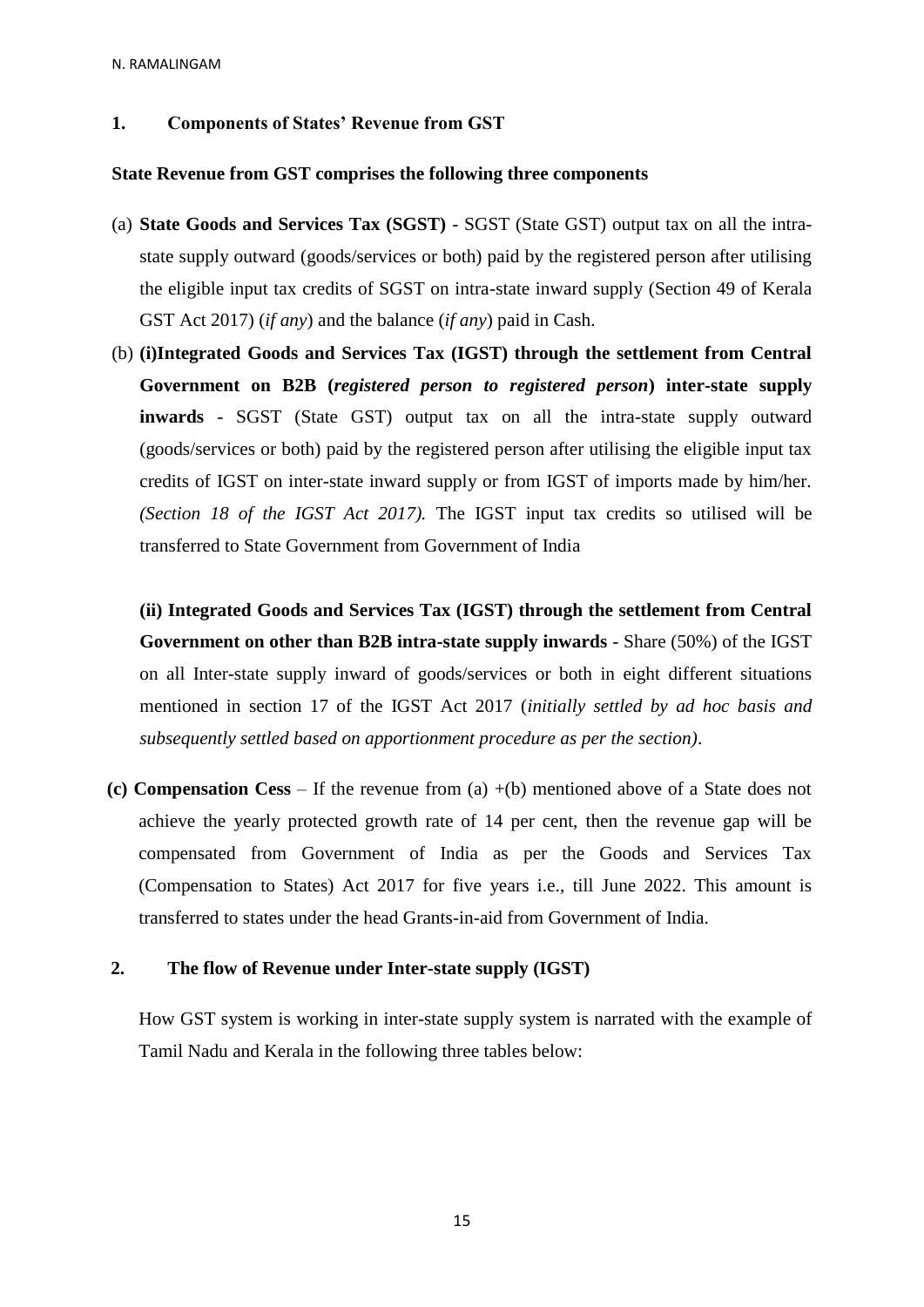| Table 1 - Tamil Nadu                                 |                                          |     |  |  |
|------------------------------------------------------|------------------------------------------|-----|--|--|
| 1. Raw Material Supplier OR First Registered Person) |                                          |     |  |  |
| No.                                                  | <b>Particulars</b>                       | Rs. |  |  |
|                                                      | Raw materials                            | 500 |  |  |
| $\mathcal{L}$                                        | Expenses & Profits / losses              | 300 |  |  |
| 3                                                    | Total                                    | 800 |  |  |
| 4                                                    | Central GST $(2.5\%)$ (Output Tax)       | 20  |  |  |
| 5                                                    | State GST $(2.5\%)$ (Output Tax)         | 20  |  |  |
| 6                                                    | Sale Value $[3+4+5]$                     | 840 |  |  |
|                                                      | Remittance to Central Govt. -CGST (cash) | 20  |  |  |
| 8                                                    | Remittance to TN Govt. SGST (Cash)       | 20  |  |  |

| Table 2 - Tamil Nadu                       |                                                              |           |  |  |
|--------------------------------------------|--------------------------------------------------------------|-----------|--|--|
| 2. Manufacturer (Second Registered Person) |                                                              |           |  |  |
| No.                                        | <b>Particulars</b>                                           | Rs.       |  |  |
|                                            | Purchases (Basic Price)                                      | 800       |  |  |
| 2                                          | Central GST $(2.5\%)$ (Input Tax)                            | 20        |  |  |
| 3                                          | State GST $(2.5\%)$ (Input Tax)                              | 20        |  |  |
| 4                                          | Purchase Value (without tax)                                 | 800       |  |  |
| 5                                          | Expenses & Profits / losses                                  | 500       |  |  |
| 6                                          | Total $[4+5]$                                                | 1300      |  |  |
| 7                                          | IGST 18 % (output tax)                                       | 234       |  |  |
| 8                                          | Sale Value [6+7] to Kerala                                   | 1534      |  |  |
| 9                                          | Remittance to IGST A/C (cash)                                | 194       |  |  |
| 10                                         | Remittance to IGST A/c (Credit) from CGST A/C and TN GST A/C | $20 + 20$ |  |  |

| Table 3 - Kerala |                                                         |          |  |  |  |
|------------------|---------------------------------------------------------|----------|--|--|--|
|                  | 3. Registered Person                                    |          |  |  |  |
| No.              | <b>Particulars</b>                                      | Rs.      |  |  |  |
| 1                | Purchases (Basic Price)                                 | 1300     |  |  |  |
| $\overline{2}$   | IGST 18 % (Input Tax)                                   | 234      |  |  |  |
| 4                | Purchase value                                          | 1300     |  |  |  |
| 5                | Expenses & Profits / losses                             | 200      |  |  |  |
| 6                | Total                                                   | 1500     |  |  |  |
| 7                | Central GST $(9\%)$ (Output Tax)                        | 135      |  |  |  |
| 8                | State GST (9%) (Output Tax)                             | 135      |  |  |  |
| 9                | Sale Value $[6+7+8]$                                    | 1770     |  |  |  |
|                  | Remittance to Central Govt.                             | $\theta$ |  |  |  |
| 10               | Remittance to Kerala GST A/C (cash)                     | 36       |  |  |  |
| 11               | Remittance to State GST A/C (Credit)<br>from IGST A/C   | 99       |  |  |  |
| 12               | Remittance to Central GST A/C (Credit)<br>from IGST A/C | 135      |  |  |  |

The three tables (Table 1, 2 &3) reveal that the entire GST revenue for the sale of raw materials, goods manufactured at Tamil Nadu and subsequently sold to Kerala will finally accrue to Kerala. It means the Tamil Nadu Government should remit to the IGST Account the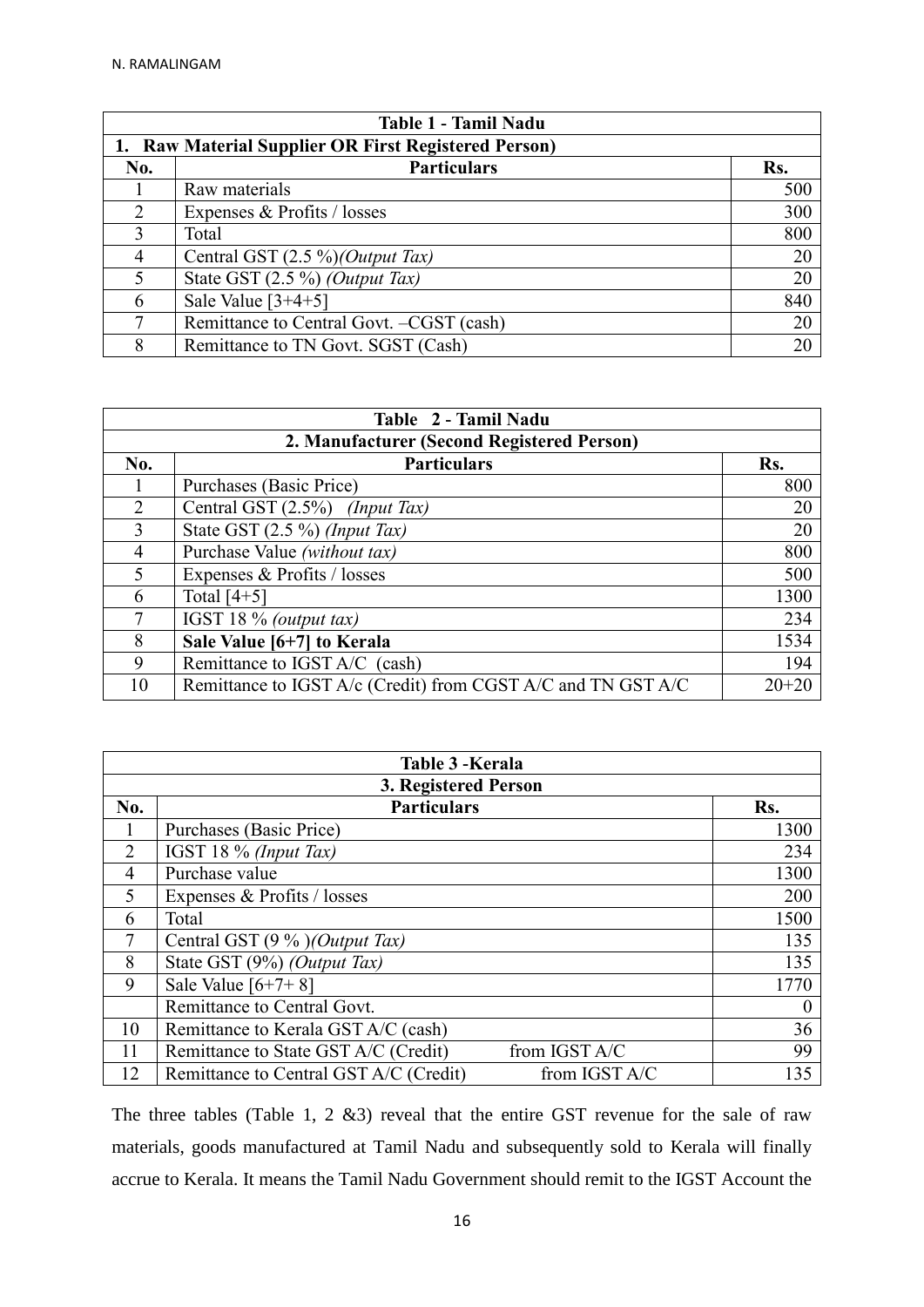entire collected SGST of the goods/services or both supplied to Kerala for the settlement of IGST amount to Kerala.

## **3. Inter-State taxing system: Pre-GST vis-à-vis GST System**

During pre-GST period the Central Sales Tax (CST) is levied and collected by the selling state (Tamil Nadu) from the registered person of the purchasing state (Kerala) at the concessional rate of 2% as per the provisions of Central Sales Tax Act 1956. The purchasing state's (Kerala) landing cost is the purchase value including all transport charges plus CST which is not recoverable like GST. In the example **(Table 4)** the goods brought through interstate purchase after adding the profit margin will be sold within the state and State VAT is levied on the selling price and the entire amount is remitted to Kerala

Considering the same figures for the GST period the recipient of the purchasing state will have to pay the full IGST (*here no concessional rate is applicable as in the case of Pre-GST period*) to the Supplier of the selling state. The recipient of Kerala will subsequently utilise the credit of IGST after selling the goods/service within Kerala and the net amount of CGST/ SGST are remitted. The IGST input tax availed for paying SGST amount will be transferred to the appropriate state from the IGST account maintained by the central Government as per the credit utilisation provisions of the GST law. The IGST utilisation can be availed in two different ways. Under the method 1, the registered person in Kerala fully utilises the IGST credit for remitting the CGST and the balance for remitting SGST. In the second method the IGST credit is utilised equally for remitting the CGST and SGST amount (**Table 5)**

| Table 4                                     |       |          |  |  |
|---------------------------------------------|-------|----------|--|--|
| Pre-GST Period up to 30 June 2017           |       |          |  |  |
| <b>Inter-State Purchase from Tamil Nadu</b> |       |          |  |  |
| Purchase from TN                            |       | 1,00,000 |  |  |
| CST Paid to TN RP                           | 2%    | 2,000    |  |  |
| <b>Total Purchase Value</b>                 |       | 1,02,000 |  |  |
| <b>Sale in Kerala</b>                       |       |          |  |  |
| 1,02,000<br>Purchase Value (incl. CST)      |       |          |  |  |
| Profit Margin                               |       | 28,000   |  |  |
| Sale Value in Kerala                        |       | 1,30,000 |  |  |
| Kerala VAT                                  | 14.5% | 18,850   |  |  |
| Total Sale Value in Kerala                  |       | 1,48,850 |  |  |
| <b>Tax remitted to Government of Kerala</b> |       |          |  |  |
| <b>KVAT</b>                                 | 14.5% | 18850    |  |  |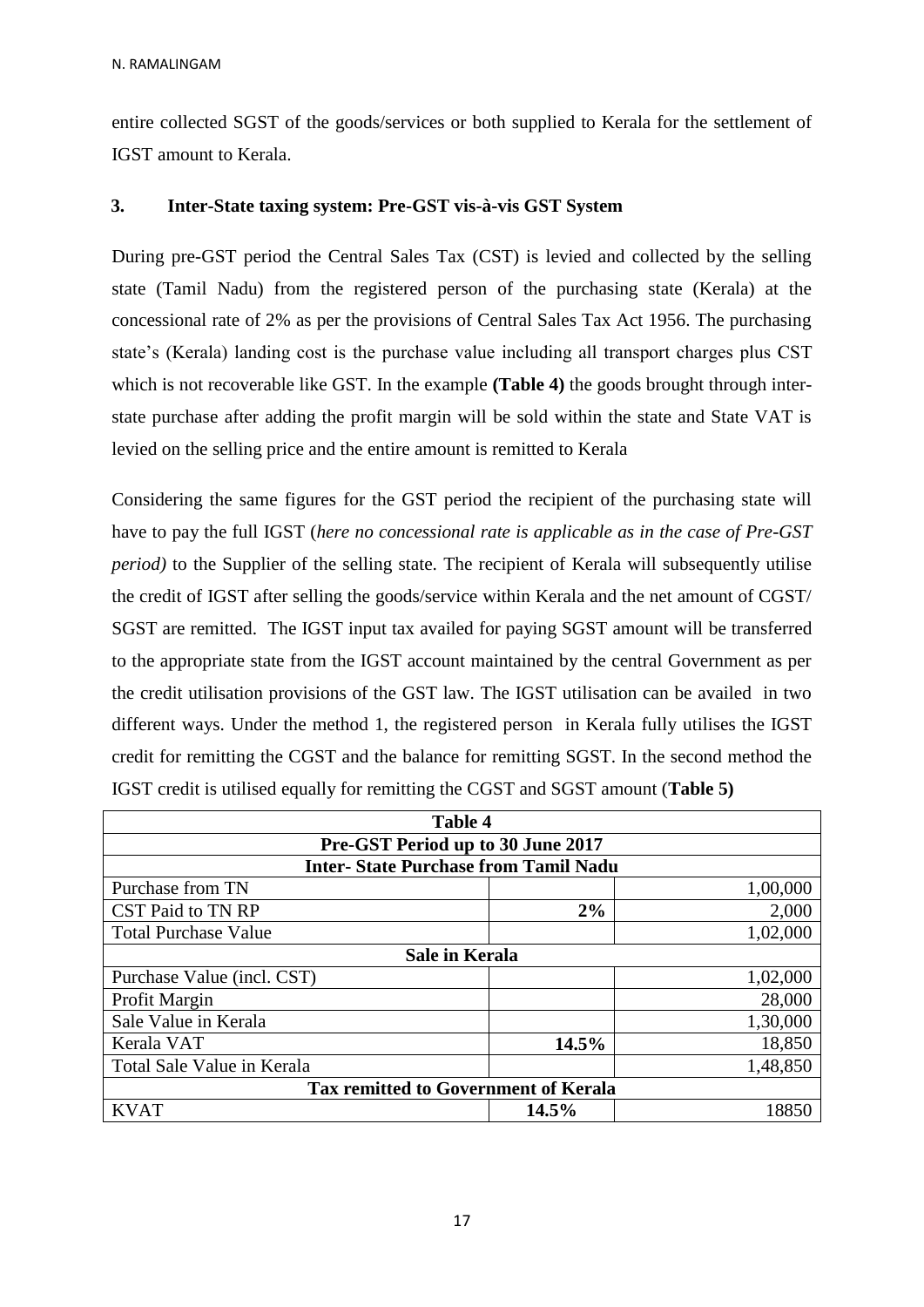| Table 5                                                                                         |     |          |  |  |
|-------------------------------------------------------------------------------------------------|-----|----------|--|--|
| <b>GST Period - From 1-7-2017</b>                                                               |     |          |  |  |
| <b>Inter-State Purchase from Tamil Nadu</b>                                                     |     |          |  |  |
| Purchase from TN                                                                                |     | 1,00,000 |  |  |
| IGST paid to TN RP                                                                              | 18% | 18,000   |  |  |
| <b>Total Purchase Value</b>                                                                     |     | 1,18,000 |  |  |
| Sale in Kerala                                                                                  |     |          |  |  |
| 1,00,000<br>Purchase Value (excl. GST)                                                          |     |          |  |  |
| Profit Margin                                                                                   |     | 28,000   |  |  |
| Sale Value in Kerala                                                                            |     | 1,25,000 |  |  |
| <b>Central GST</b>                                                                              | 9%  | 11,250   |  |  |
| <b>State GST</b>                                                                                | 9%  | 11,250   |  |  |
| <b>Total Sale Price</b>                                                                         |     | 1,47,500 |  |  |
| Tax remitted to Govt. of India & Kerala                                                         |     |          |  |  |
| <b>Method 1</b>                                                                                 |     |          |  |  |
| <b>CGST</b> Rs.11250 paid fully as credit by utilising IGST input tax (i.e. from Rs.18000)      |     |          |  |  |
| <b>SGST</b> Rs.11250 paid partially by credit Rs 6750 by utilising the balance amount available |     |          |  |  |
| in IGST input tax credit ( $Rs.$ 18000 - $Rs.11250$ used as credit for CGST) and partially by   |     |          |  |  |
| Cash Rs. 4500                                                                                   |     |          |  |  |
| <b>Method 2</b>                                                                                 |     |          |  |  |
| <b>CGST</b> Rs.11250 paid partially by credit Rs 9000 by utilising the 50% amount of IGST input |     |          |  |  |
| tax credit (ie., 50% of Rs. $18000$ ) and partially by Cash Rs. 2250                            |     |          |  |  |
| CGST Rs.11250 paid partially by credit Rs 9000 by utilising the 50% amount of IGST input        |     |          |  |  |
| tax credit (ie., 50% of $Rs.$ 18000) and partially by Cash Rs. 2250                             |     |          |  |  |

## **4. Ratio of tax revenue of Kerala - State GST vis-à-vis Integrated GST**

Unlike other States in India, Kerala is distinctively characterised by the following:

- a) Top consumption of goods and services among the states in India (as per NSSO sample survey data)
- b) Not less than **80%** of the domestic consumption of goods/services are brought from other States (Inter- State Supply inwards) or imports
- c) Not more than 25**%** of the value addition of those goods and services brought through Inter-state supply inward/import are subsequently accrues as SGST within Kerala. It means the 75**%** of the final value of goods/service brought through inter-state supply inwards are loaded with the value of inter-state supply inwards and carrying IGST when it arrives Kerala. Through input credit mechanism and settlement provisions state's share of those IGST amounts are transferred to appropriate State from Government of India.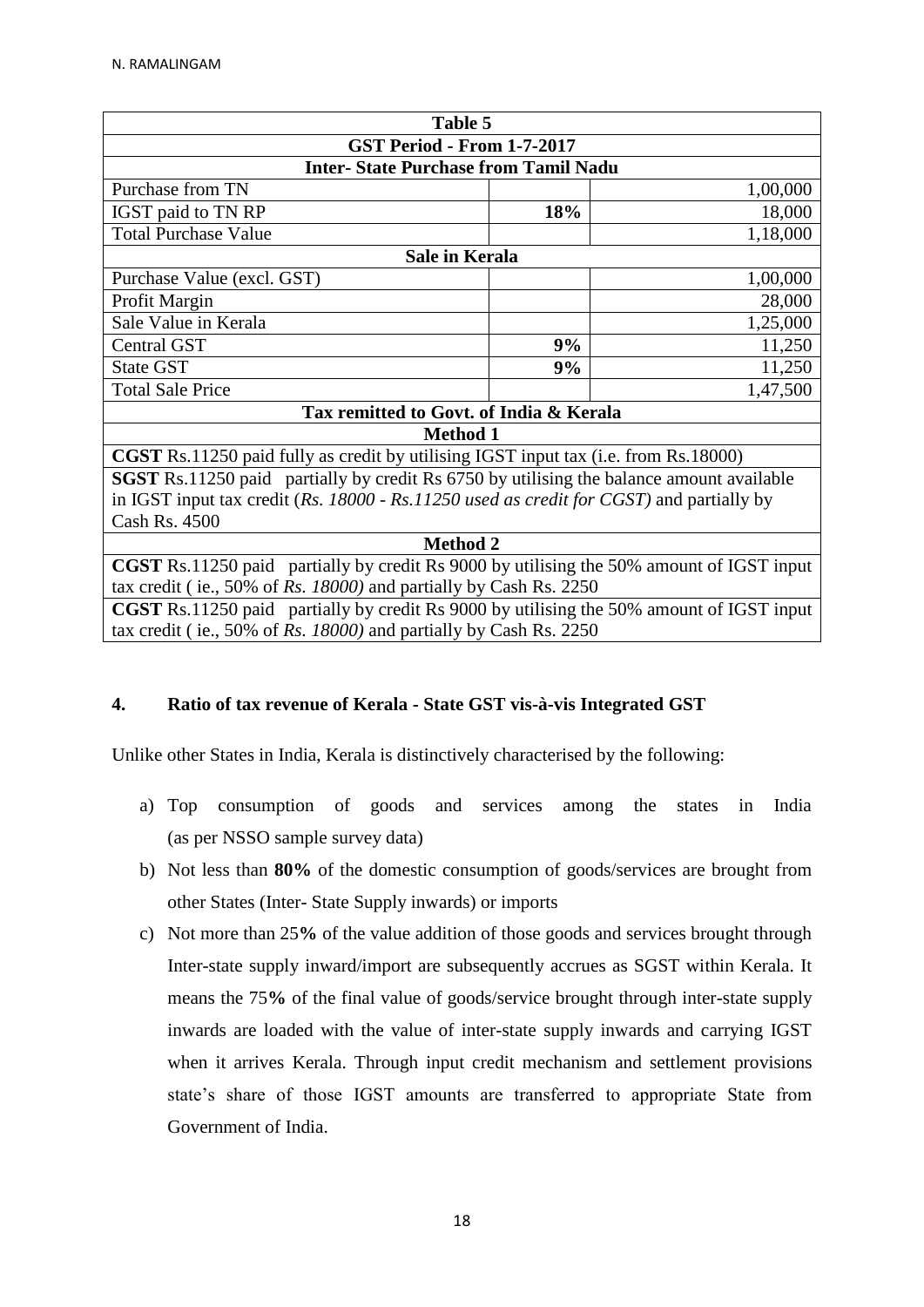Recognising this uniqueness of Kerala, a very conservative ratio of SGST vis-à-vis IGST revenue is estimated in the context of minimum occurrence of evasion. The ratio of SGST: IGST is calculated as **2:3** (Table 6)

| Particulars                                          | (% )  | Value    | <b>CGST</b> | <b>SGST</b> | <b>IGST</b> | <b>IGST</b> |
|------------------------------------------------------|-------|----------|-------------|-------------|-------------|-------------|
|                                                      |       | (Rs.)    | $(9\%)$     | $(9\%)$     | share to    | share       |
|                                                      |       | (for     | (Rs)        | (Rs)        | Central     | to State    |
|                                                      |       | example  |             |             | Govt        | Govt        |
|                                                      |       |          |             |             | $(9\%)$     | $(9\%)$     |
|                                                      |       |          |             |             | (Rs)        | (Rs)        |
| 1. Final Value of Goods & Services                   | 100   | 1,00,000 |             |             |             |             |
| consumed in a State. Eg. Kerala                      |       |          |             |             |             |             |
| 1A. Out of which, the Goods &                        | 20    | 20,000   | 1,800       | 1,800       |             |             |
| Services having exclusive Intra-State                |       |          |             |             |             |             |
| Supply                                               |       |          |             |             |             |             |
| 1B. Out of which, the Goods &                        | 80    | 80,000   |             |             |             |             |
| Services having Inter-State and                      |       |          |             |             |             |             |
| subsequent Intra-State Supply                        |       |          |             |             |             |             |
| 1Ba. Out of which, value component of                | 75    | 60,000   |             |             | 5,400       | 5,400       |
| Inter-State inward supply                            |       |          |             |             |             |             |
| 1Bb. Out of which, subsequent value                  | 25    | 20,000   | 1,800       | 1,800       |             |             |
| component of Intra-State inward                      |       |          |             |             |             |             |
| supply                                               |       |          |             |             |             |             |
| Tax Amount (Rs.)                                     | 3,600 | 3,600    | 5,400       | 5,400       |             |             |
| Share – State/Central GST revenue: IGST revenue from | 2     | 2        | 3           | 3           |             |             |
| Kerala = $2:3$                                       |       |          |             |             |             |             |

## **5. The IGST Revenue gap of Kerala**

The total revenue from GST – both SGST and IGST for the four years period of Kerala is depicted in Table 7. The total SGST collection and IGST settlement for the four years period ending 31-3-2021 are Rs. 31459.3 crore and Rs.38903.8 crore respectively. By applying the ratio of SGST: ISGT  $= 2:3$  on the SGST actual collection the expected IGST settlement amount is estimated as Rs. 47189 crore which draws a gap of Rs. 8285 crore in IGST Revenue (Rs.47189 crore -Rs. 38903.8) (Table 7)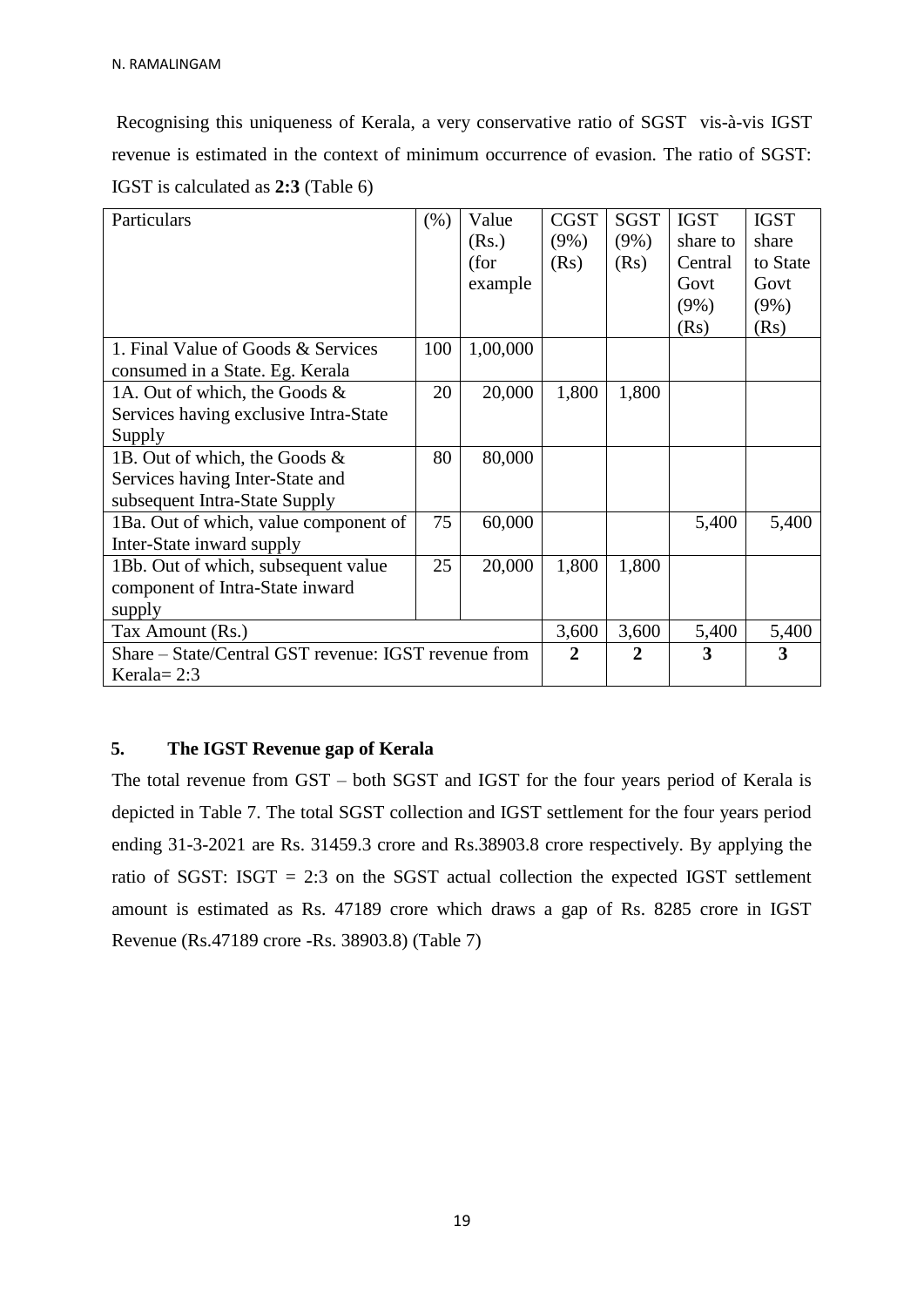|          | Table 7                                                   |             |          |              |                   |                     |              |  |  |
|----------|-----------------------------------------------------------|-------------|----------|--------------|-------------------|---------------------|--------------|--|--|
|          | Kerala - GST Collections for four years (Rupees in Crore) |             |          |              |                   |                     |              |  |  |
|          | (period 1-7-2017 to 31-3-2021)                            |             |          |              |                   |                     |              |  |  |
|          |                                                           |             | Adhoc    | <b>IGST</b>  | <b>Total SGST</b> |                     |              |  |  |
| Year     | <b>SGST</b>                                               | <b>IGST</b> | settlem  | settlement   | plus IGST         | <b>Compensation</b> | <b>Total</b> |  |  |
|          |                                                           |             | ent      | <b>Total</b> | <b>Settlement</b> |                     |              |  |  |
| $2017 -$ | 5399.1                                                    | 6065.0      | 736      | 6801.0       | 12200.11          | 2102                | 14302.1      |  |  |
| 18       |                                                           |             |          |              |                   |                     |              |  |  |
| $2018 -$ | 8269.6                                                    | 10115.0     | 2734.37  | 12849.3      | 21118.91          | 3532                | 24650.9      |  |  |
| 19       |                                                           |             |          |              |                   |                     |              |  |  |
| 2019-    | 9453.2                                                    | 9926.2      | $-15.83$ | 9910.4       | 19363.57          | 8111                | 27474.6      |  |  |
| 20       |                                                           |             |          |              |                   |                     |              |  |  |
| $2020 -$ | 8337.4                                                    | 9343.1      |          | 9343.1       | 17680.42          | 914.63              | 18595.1      |  |  |
| 21       |                                                           |             |          |              |                   |                     |              |  |  |
| Total    | 31459.3                                                   | 35449.2     | 3454.54  | 38903.8      | 70363.01          | 14659.63            | 85022.6      |  |  |
|          | Source: Compiled from the date of keralataxes.gov.in      |             |          |              |                   |                     |              |  |  |

| <b>Table 8</b>             |                   |                   |  |  |  |
|----------------------------|-------------------|-------------------|--|--|--|
| <b>IGST Revenue Gap</b>    |                   |                   |  |  |  |
|                            | <b>SGST</b>       | <b>IGST</b>       |  |  |  |
| <b>Details</b>             | <b>Collection</b> | <b>Settlement</b> |  |  |  |
| Revenue                    | 31459             | 38904             |  |  |  |
| Ratio - SGST: IGST         |                   |                   |  |  |  |
| If SGST is 2 what is IGST? | 31459             | 47189             |  |  |  |
| <b>IGST</b> Gap            |                   | 8285              |  |  |  |

# **6. Digging the IGST revenue settlement component and the way forward**

The IGST revenue settlement consist of 12 components as per the section 17 and section 18 of the IGST Act 2017. They are listed in the tabulated format in Table 9.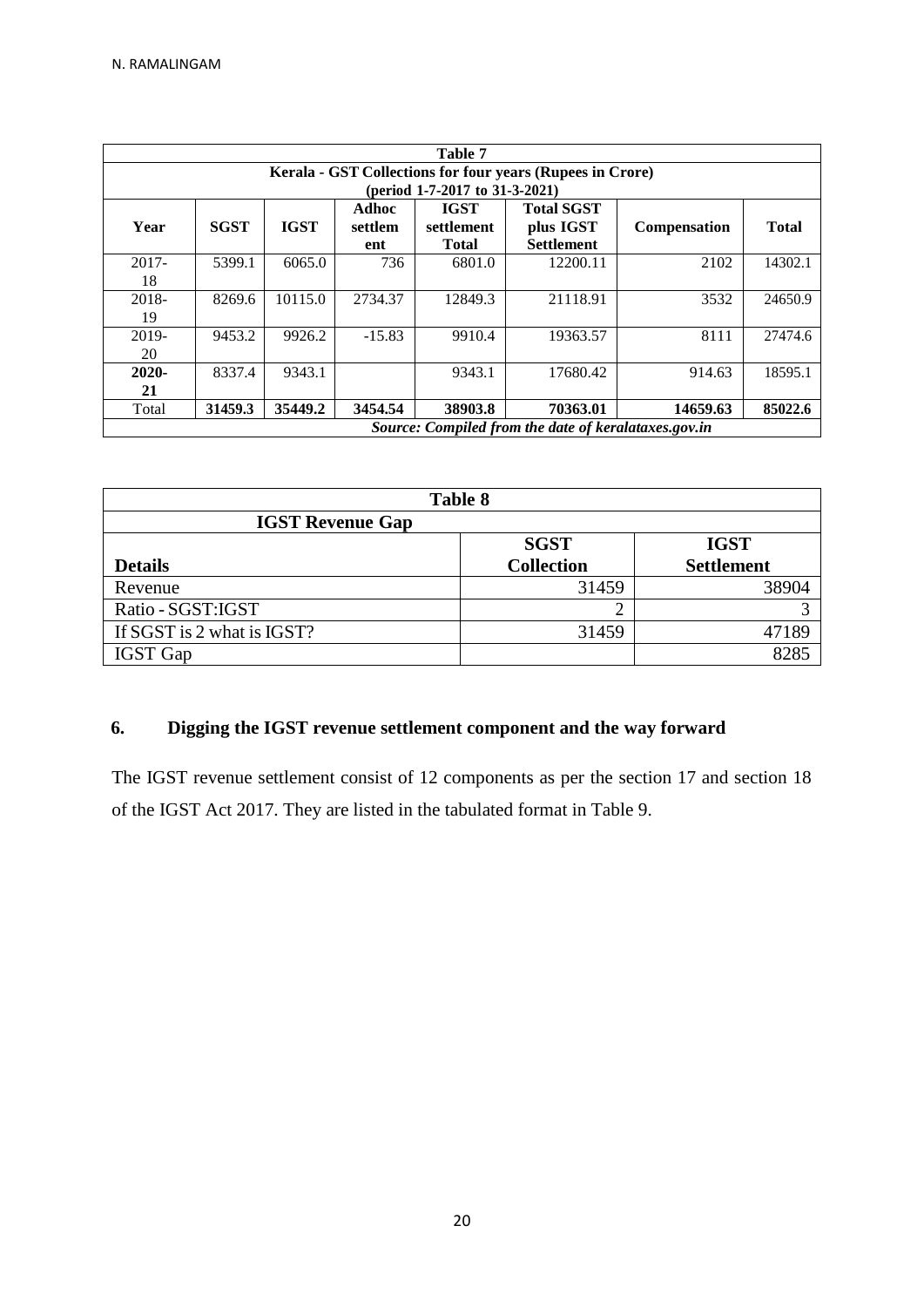| Table 9                                                                                             |                                                         |                                                                      |  |  |
|-----------------------------------------------------------------------------------------------------|---------------------------------------------------------|----------------------------------------------------------------------|--|--|
| Different categories of Inter-State Supply inwards of Goods and Services to States for IGST Revenue |                                                         |                                                                      |  |  |
| transfer to appropriate States as Apportionment, Transfer and Settlement                            |                                                         |                                                                      |  |  |
| S1.                                                                                                 |                                                         | Type of Apportionment, Transfer                                      |  |  |
| No.                                                                                                 | Category                                                | and Settlement to States                                             |  |  |
|                                                                                                     |                                                         | the Registered Person for the IGST paid on Inter-State Supply        |  |  |
| 1                                                                                                   | IGST Input Tax (eligible only) utilised to pay the SGST | inward [Section 18(c) of IGST Act 2017]                              |  |  |
|                                                                                                     | Output Tax due on intra State supply outwards by        | the Registered Person for the IGST paid on Import                    |  |  |
| 2                                                                                                   |                                                         | [Section 18(c) of IGST Act 2017]                                     |  |  |
| 3                                                                                                   |                                                         | the Unregistered Person [Section 17 (1)(a) of IGST Act 2017]         |  |  |
|                                                                                                     |                                                         | the Registered Person under Section 10 of CGST/SGST Act 2017         |  |  |
| 4                                                                                                   |                                                         | (Composition Scheme) [Section 17 (1)(a) of IGST Act 2017]            |  |  |
|                                                                                                     | Inter-State Supply Inwards of Goods and Services to     | the Registered Person not eligible for Input Tax Credit              |  |  |
| 5                                                                                                   | Kerala made by                                          | [Section 17(1)(b) of IGST Act 2017]                                  |  |  |
|                                                                                                     |                                                         | the Registered Person who does not avail the eligible Input Tax      |  |  |
|                                                                                                     |                                                         | Credit within a Specified Period and expires after it the prescribed |  |  |
| 6                                                                                                   |                                                         | time limit [Section 17(1)(c) of IGST Act 2017]                       |  |  |
| 7                                                                                                   |                                                         | the Unregistered Person [Section 17(1)(d) of IGST Act 2017]          |  |  |
|                                                                                                     |                                                         | the Registered Person under Section 10 of CGST/SGST Act 2017         |  |  |
| 8                                                                                                   |                                                         | (Composition Scheme) [Section 17(1)(d) of IGST Act 2017]             |  |  |
|                                                                                                     | Import of Goods or Services or both made by             | the Registered Person not eligible for Input Tax Credit              |  |  |
| 9                                                                                                   |                                                         | [Section 17(1)(e) of IGST Act 2017]                                  |  |  |
|                                                                                                     |                                                         | the Registered Person who does not avail the eligible Input Tax      |  |  |
|                                                                                                     |                                                         | Credit within a Specified Period and expires after it the prescribed |  |  |
| 10                                                                                                  |                                                         | time limit [Section 17(1)(f) of IGST Act 2017]                       |  |  |
|                                                                                                     |                                                         | State's IGST portion transferred to appropriate State/Union          |  |  |
|                                                                                                     |                                                         | Territory based on proportion of the supply made by the supplier     |  |  |
|                                                                                                     | Supplier (Taxable person) (Origin State) are            | of the origin state to the appropriate destination state (s) in a    |  |  |
|                                                                                                     | identifiable but Place of Supply (Destination state)    | financial year                                                       |  |  |
| 11                                                                                                  | are not identifiable                                    | [First Proviso of Section 17(2) of IGST Act 2017]                    |  |  |
|                                                                                                     |                                                         | State's IGST portion transferred to all based on proportion taxes    |  |  |
|                                                                                                     | Supplier (Taxable person) (Origin State)                | collected by the States as SGST during the immediately preceeding    |  |  |
|                                                                                                     | are are not identifiable                                | financial year                                                       |  |  |
| 12                                                                                                  |                                                         | [Second Proviso of Section 17(2) of IGST Act 2017]                   |  |  |

The reason for the sluggish growth of IGST revenue are many. Some of them are

- 1. Unaccounted purchase/underbilling of inter-state supply inwards of goods and subsequent parallel supply within the state due the hasty withdrawal of all check post after GST regime. Check post system was our inherent strength of revenue protector during the sales tax/value added tax regime
- 2. Large amount B2C/Composition scheme based on inter-state supply inwards are partially or totally under reported.
- 3. Bulk purchase of goods/directly to the final consumers from other states are done without tax invoice or fake invoices.

The disaggregated data for the above 12 components are not available in the public domain.

It is learned that the component wise IGST data are not even available to the States for analytics and investigation of inward supply. Further it is learned that the MIS data can easily be salvaged from the returns and e.way bill data.